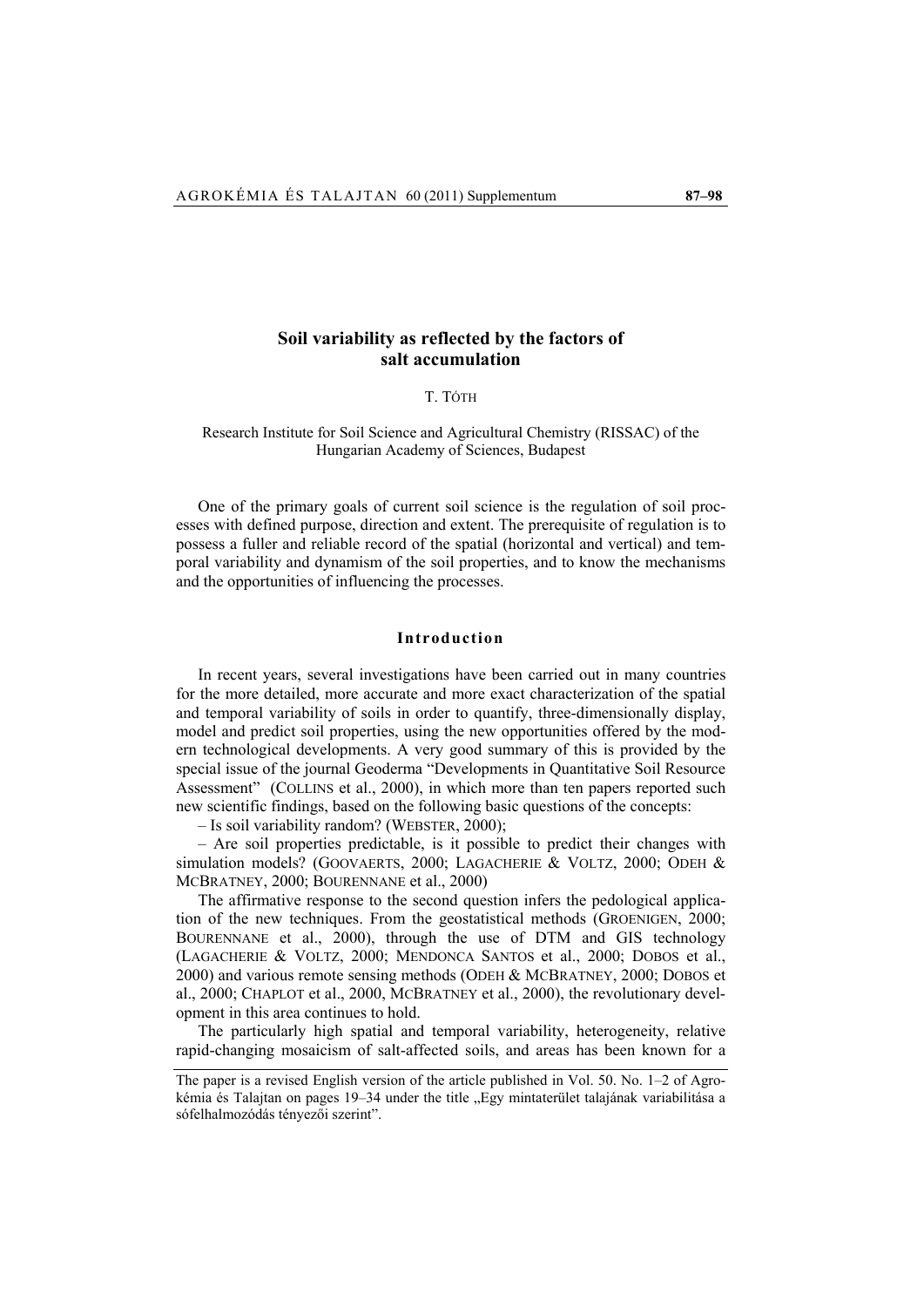long time. Therefore, for the exact and quantitative characterization of the status of soil salinization and for the prediction of salt accumulation and sodification processes – enabling their timely prevention – numerical simulation is extensively used (VÁRALLYAY, 1968; SZABOLCS et al., 1969a,b, 1976; SIMUNEK & SUAREZ, 1994; WAGENET & HUTSON, 1987; ABDEL-DAYEM & SKAGGS, 1990; OOSTERBAAN & ABU SENNA, 1990; VANDERBORGHT et al., 1997; RHOADES et al., 1989b; KARUCZKA, 1999; BAKACSI & KUTI, 1998).

## **Objectives of the present research**

The presented investigation was designed to assess the controlling factors of the salinization processes in a selected salt-affected study area. By analysing these factors it was intended to obtain information suitable for the numerical analysis of the salt accumulation processes, by sub-dividing the study area into characteristic, best separable subareas.

An explicit characterization of the ongoing salt accumulation is possible only with a finite number of simulation runs. In order to decide – rationally – how many simulations are necessary or sufficient, it is necessary to answer the following two questions:

– How many subareas must the area be divided into? (The answer to this question determines the number of soil profiles/pits to be opened for analysis.)

– How is the delineation of subareas done and on which concept is it based on?

According to the preliminary survey carried out for the detailed soil characterization of the study area, the four soil profiles were very similar in their soil chemical properties, particle size distribution and soil water retention curves. Extremely low hydraulic conductivity (K value) was observed in the most saline soil profile. Among the most important salt accumulation factors, in the study area elevation, soil salinity, as well as the depth and salinity of the groundwater table showed the greatest variability. Therefore, detailed studies were primarily focused on those factors.

#### **Materials and methods**

In the first phase of the study data collection and analysis were carried out in the field, which was followed by the computer processing of collected information.

The study was performed north of Karcag (Nagykunság area of Hungary) on a 2.5 square km rectangular territory of the "May 1" Co-operative Farm. The test plots were irrigated for years and as a consequence of irrigation the groundwater table level rose from time to time, this way causing secondary salt accumulation in the deeper layers of the soil (TÓTH & BLASKÓ, 1998).

During the field work the distance of designated sampling points of the transects (about 300 meters from each other) was measured by counting steps. The UTM (Universal Transverse Mercator) coordinates of the sampling points were determined by hand-held satellite positioning device (Garmin eTrex GPS – Global Posi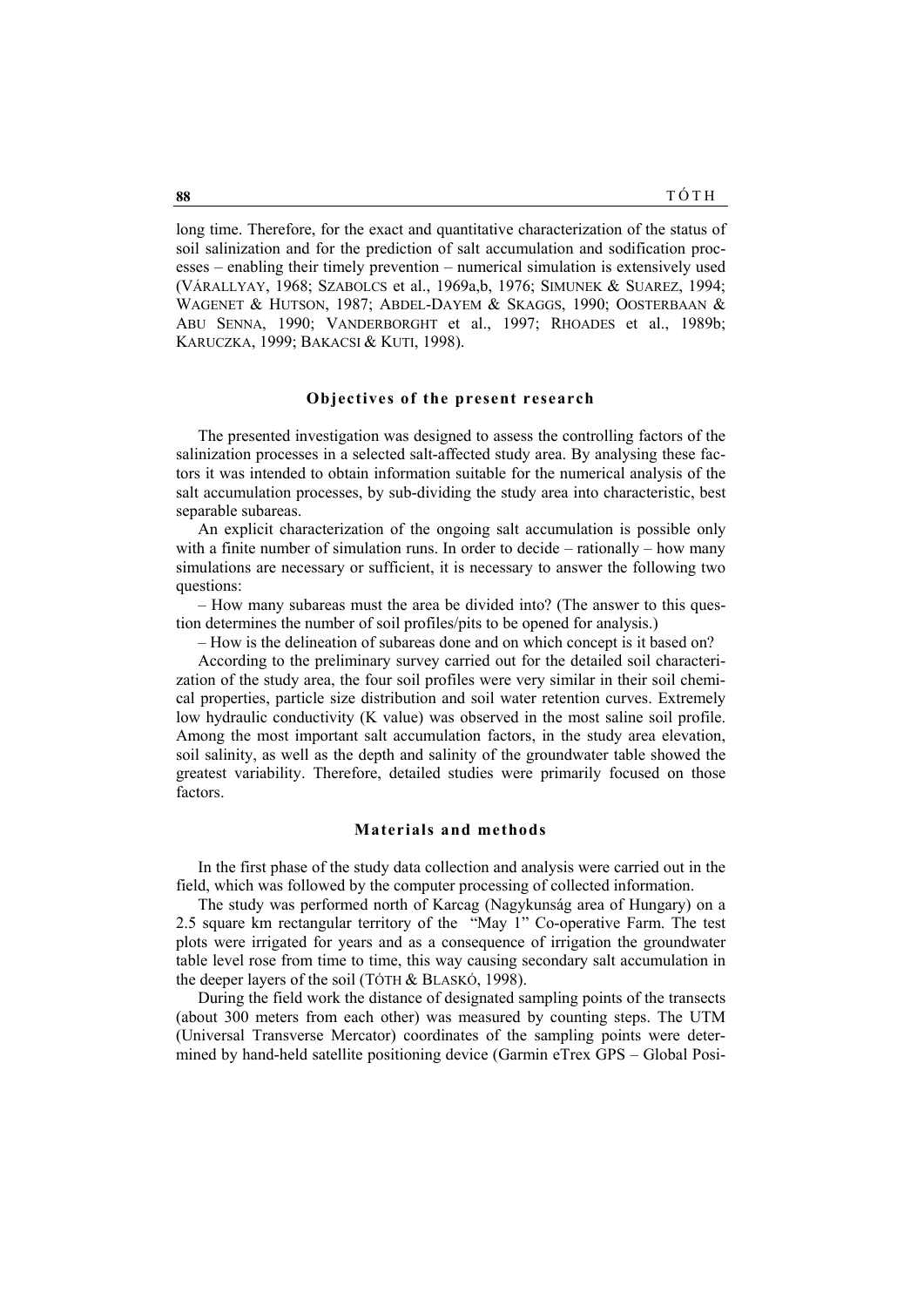tioning System) with  $\pm$  15-meter accuracy. UTM coordinates were used because the US-manufactured GPS did not provide the EOV (Unified National Projection System) coordinates used on Hungarian 1:10 000 scale topographic map sheets.

The height of sampling points was estimated with linear interpolation of the contour lines read on 1:10 000 scale topographic maps. To do this, first the UTM coordinates of the sampling points had to be converted into EOV coordinates. To do this, 5 distinct and identifiable reference points were used, at which UTM coordinates were determined.

In the field Electrical Conductivity meter (SCT Martek 12) was used in three replicates to determine the 0–40 cm soil layer's electrical conductivity (ECa\_0-40 cm), and the average of three measurements was recorded. Soil and subsoil layers were sampled with Edelman auger down to the groundwater table level. Samples were collected from every 50 cm and their electrical conductivity was determined on the spot as follows: soil samples were collected in 6.2 ml spoon and 12.5 ml of distilled water was added. The 1:2 soil:water suspension was worked smooth with fingers in a plastic bag, and the conductivity of the suspension was measured (EC\_0-10 cm, etc). The groundwater table level was recorded after reaching its depth. After 15 minutes the water table level rising closer to the surface was rerecorded. The groundwater table was sampled and its electrical conductivity (EC\_watertable) was measured. The electrical conductivity of the water table sample was measured with pocket conductimeter (Horiba). Although it is impossible to calculate the soil salt content exactly from the conductivity of the soil paste or moist soil (or soil suspension), (RHOADES et al., 1989a,b; FILEP, 1999), the EC variation in time and/or depth is proportional to the changes in salinity. Therefore, the quickly obtained field-measured EC values were considered suitable for assessing the relationships sought.

The preliminary data analysis showed a nearly normal distribution and no data transformations were needed for further analysis.

The relationships between the variables were evaluated by drawing graphs and by calculating Pearson correlation coefficients and regression equations.

Cluster analysis was applied to define the number of possible distinct groups that could be differentiated from the database of sampling points. As four groups were well separable, in the next step the "Quick Cluster" algorithm of the SPSS statistical software (ANDERBERG, 1973) was used to allocate the sampling points into four relatively homogeneous groups.

## **Results and discussion**

The database structure of the on-site field measurements, observations and measurements are summarized in Table 1. The full dataset is available in Table 1 in TÓTH and VÁRALLYAY (2001).

A variety of crops were observed in the study rectangle. A significant part of the sampling points fell into the 9 waterlogged spots that were the consequence of the rainy spring of 2000. The maximum height difference of the sampling points was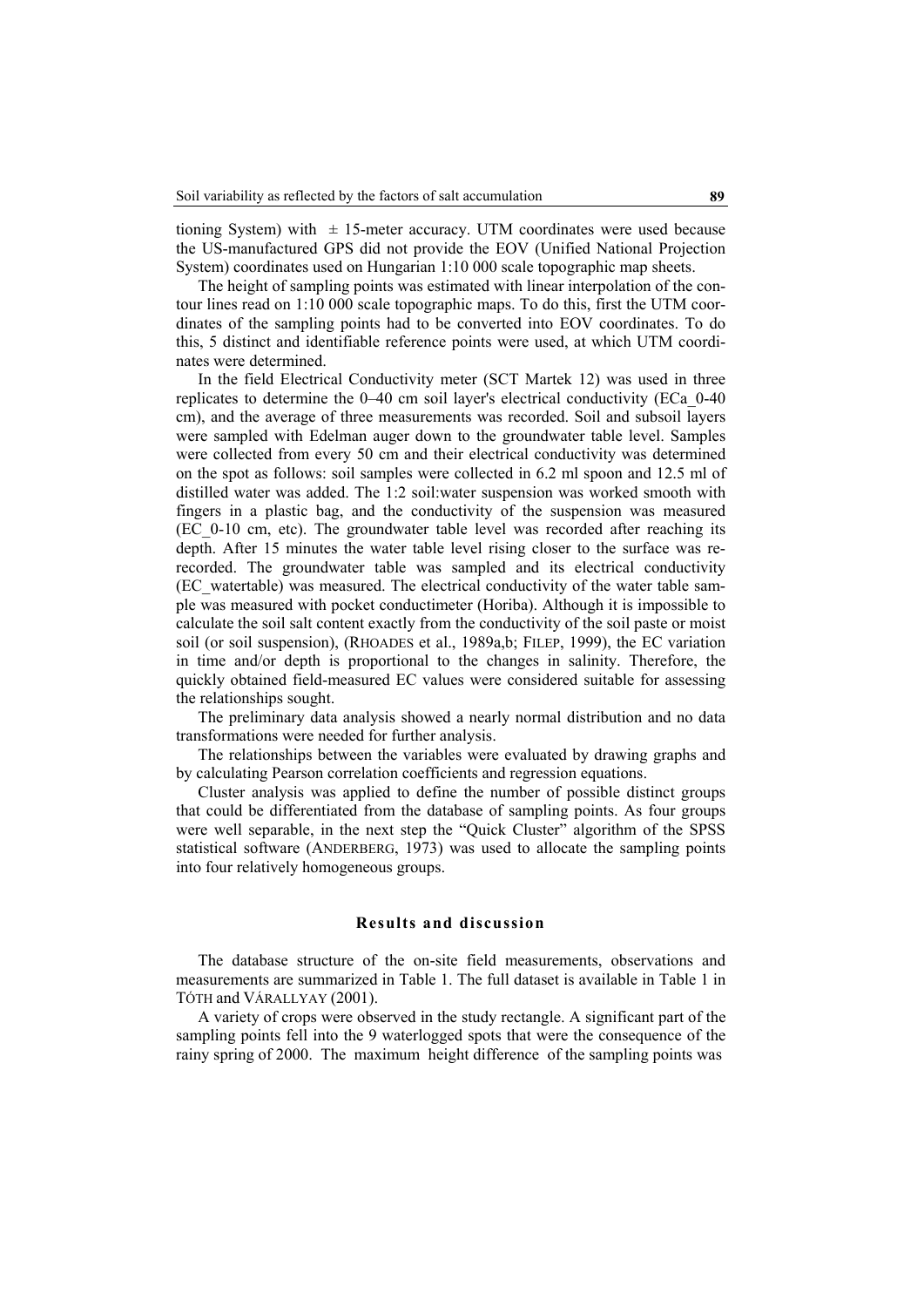| Table 1                                                                           |
|-----------------------------------------------------------------------------------|
| Results of on-site observations, measurements and analyses and basic statistical  |
| parameters of some characteristic sampling points in the salt-affected study area |
| (Karcag, Hungary)                                                                 |

| Sampling point and<br>vegetation |                                     | x EOV<br>m | y EOV<br>m | ECa<br>$0-40$ cm | WT.<br>depth,<br>cm | WT depth<br>after $15^\circ$ .<br>cm | EC WT |
|----------------------------------|-------------------------------------|------------|------------|------------------|---------------------|--------------------------------------|-------|
| 1                                | Patch of standing<br>water in wheat | 785591     | 221114     | 0.39             | 138                 | 130                                  | 2.40  |
| 2                                | Wheat stubble                       | 785586     | 220840     | 0.55             | 160                 | 147                                  | 4.10  |
| $\overline{4}$                   | Patch of standing<br>water in wheat | 785233     | 220851     | 0.44             | 160                 |                                      |       |
| 73                               | Irrigated alfalfa                   | 785548     | 219634     | 0.34             | 244                 | 234                                  | 2.30  |
| 74                               | Irrigated alfalfa                   | 785231     | 219624     | 0.28             | 193                 | 188                                  | 1.50  |
| 75                               | Irrigated alfalfa                   | 785233     | 219924     | 0.28             | 174                 | 141                                  | 4.40  |
| Case number                      |                                     |            |            | 67               | 67                  | 58                                   | 59    |
| Minimum (Min)                    |                                     |            |            | 0.22             | 75                  | 24                                   |       |
| Maximum (Max)                    |                                     |            |            | 1.23             | 300                 | 268                                  | 11.30 |
| Mean                             |                                     |            |            | 0.468            | 208                 | 173                                  | 3.892 |
| Standard deviation (SD)          |                                     |            |            | 0.176            | 50.6                | 48.8                                 | 2.127 |

| Sampling<br>point | EC<br>150-160<br>200-210<br>50-60<br>100-110<br>$0 - 10$<br>250-260 |       |       |       | Eleva-<br>tion. | Clus-<br>ter |       |                |
|-------------------|---------------------------------------------------------------------|-------|-------|-------|-----------------|--------------|-------|----------------|
|                   | cm                                                                  | cm    | cm    | cm    | cm              | cm           | m     |                |
| 1                 | 0.19                                                                | 0.19  | 0.25  | 0.31  |                 |              | 86.5  | 2              |
| $\overline{2}$    | 0.15                                                                | 0.27  | 0.18  | 0.50  |                 |              | 87    | $\overline{2}$ |
| $\overline{4}$    | 0.16                                                                | 0.25  | 0.33  | 0.40  |                 |              | 86    | $\overline{2}$ |
| 73                | 0.20                                                                | 0.24  | 0.24  | 0.52  | 0.73            | 0.50         | 87.4  | 4              |
| 74                | 0.14                                                                | 0.22  | 0.43  | 0.38  |                 |              | 87.2  | 3              |
| 75                | 0.31                                                                | 0.43  | 1.24  | 1.08  |                 |              | 86.6  | $\overline{2}$ |
| Case no.          | 67                                                                  | 67    | 66    | 62    | 34              | 7            | 67    |                |
| Min               | 0.12                                                                | 0.13  | 0.18  | 0.24  | 0.31            | 0.50         | 85.6  |                |
| Max               | 0.83                                                                | 1.44  | 2.30  | 1.97  | 1.59            | 2.10         | 88    |                |
| Mean              | 0.315                                                               | 0.377 | 0.595 | 0.753 | 0.838           | 1.144        | 86.95 |                |
| <b>SD</b>         | 0.145                                                               | 0.248 | 0.393 | 0.403 | 0.364           | 0.583        | 0.557 |                |

*Remarks:*  $EC =$  electrical conductivity, mS·cm<sup>-1</sup>;  $WT =$  groundwater table. Information on all sampling points was published in Table 1 in TÓTH and VÁRALLYAY (2001)

2.4 m, which is considered to be high for the Nagykunság region – taking into account the small size of the study area.

The mean groundwater table depth was about 2 m below the surface and there were great differences between the minimum (75 cm) and maximum (300 cm) values. The water table level in the drilled holes rose by an average of 35 cm after 15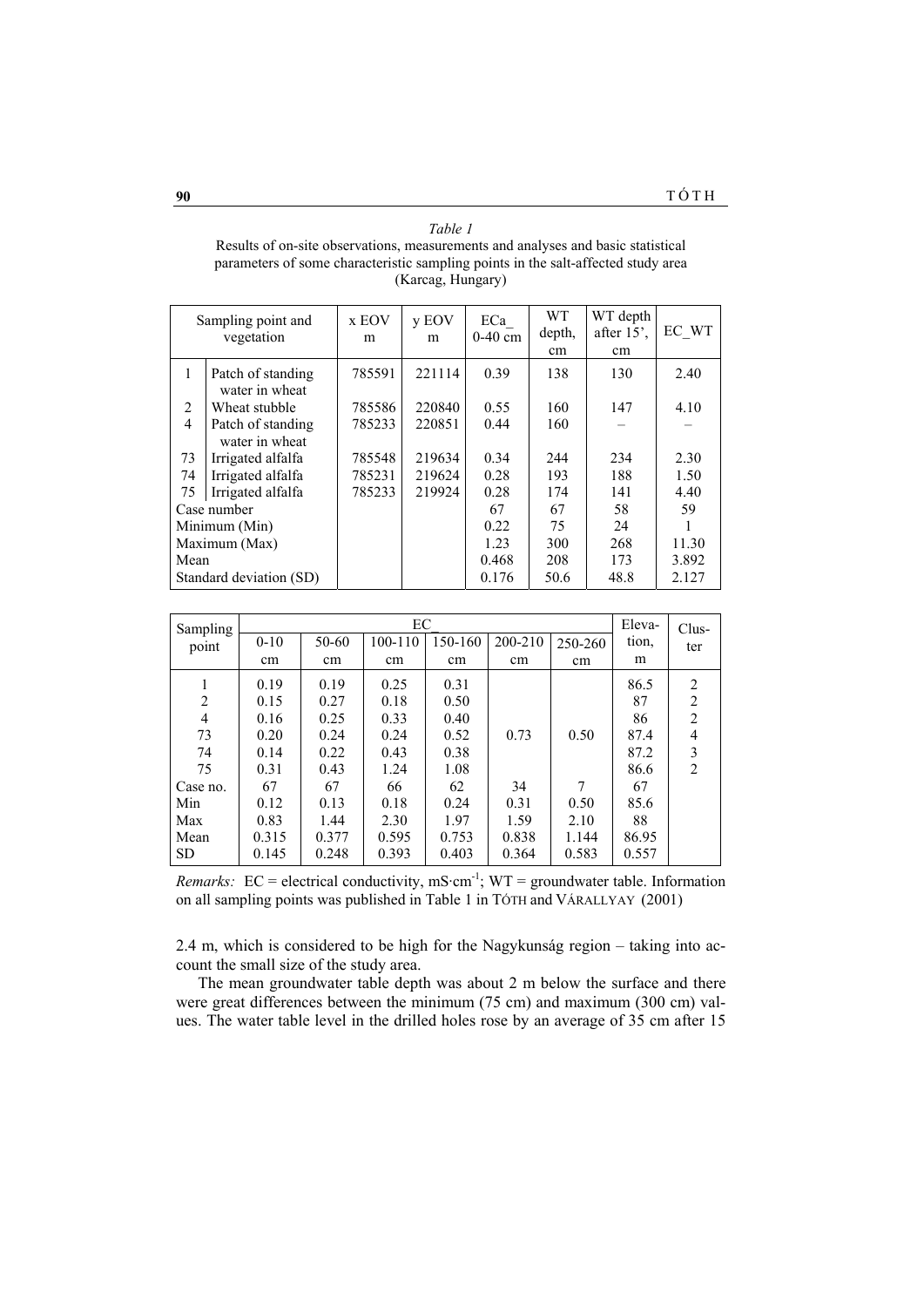minutes, which is not unusual in this area, where the groundwater table is under pressure/confined.

The mean electrical conductivity of groundwater table samples was high (about 4 mS·cm<sup>-1</sup>) and varied between  $1-11$  mS·cm<sup>-1</sup>. The maximum salt accumulation was found in the deeper soil layers, and the average salinity of soil layers gradually increased downwards from the soil surface (Table 1).

#### *Correlation studies*

Table 2 shows the correlation coefficients between the bulk soil electrical conductivity (ECa\_0–40 cm) and the measured electrical conductivity values of the soil suspensions collected from different soil layers.

| <i>Lable</i> |  |
|--------------|--|
|              |  |

Correlation between the bulk electrical conductivity (ECa) of the soil (determined instrumentally on-site in the field) and the electrical conductivity measured in soil suspensions of samples collected from various soil layers

| Variable pairs          | Pearson's correlation coefficient | Case number |
|-------------------------|-----------------------------------|-------------|
| ECa versus $EC$ 0-10 cm | $0.430**$                         | 67          |
| ECa versus EC 50–60 cm  | $0.389**$                         | 67          |
| ECa versus EC $0-60$ cm | $0.475**$                         | 67          |

*Remark:* \*\*Correlation significant at 0.05 level.

The correlation coefficient values between laboratory measured and bulk electrical conductivity values did not approach the values determined earlier with the same instrument (TÓTH et al., 1997, 1998). The reason for the less close correlation was the low soil moisture content during the field work (17–21 July, 2000). The soil moisture content was lower than field capacity; therefore the correlation between soil salinity and ECa\_0-40 cm had a component of considerable random fluctuations.

A close correlation was found between the groundwater table observation depth and the elevation above sea level: the higher the sampling point lay, the deeper was the observed water table depth.

The electrical conductivity (EC) of the groundwater table showed a close relationship with the EC of the soil layers above it (Fig. 1). Fig. 1 shows only those cases where the 0–250 cm soil profile was sampled continuously with 50 cm increments. As this depth was reached only at seven sampling points, only these cases are shown in the figure.

The correlation coefficients shown in Fig. 1 belong to 59 pairs of observation in the topsoil, and to 6 observations in the case of maximum depth. It was concluded that the salinity of the groundwater has a significant effect on the layers near the water table. Increasing groundwater salinity is associated with increasing salinity of the subsoil. This effect is weaker in the layers further upward from the water table.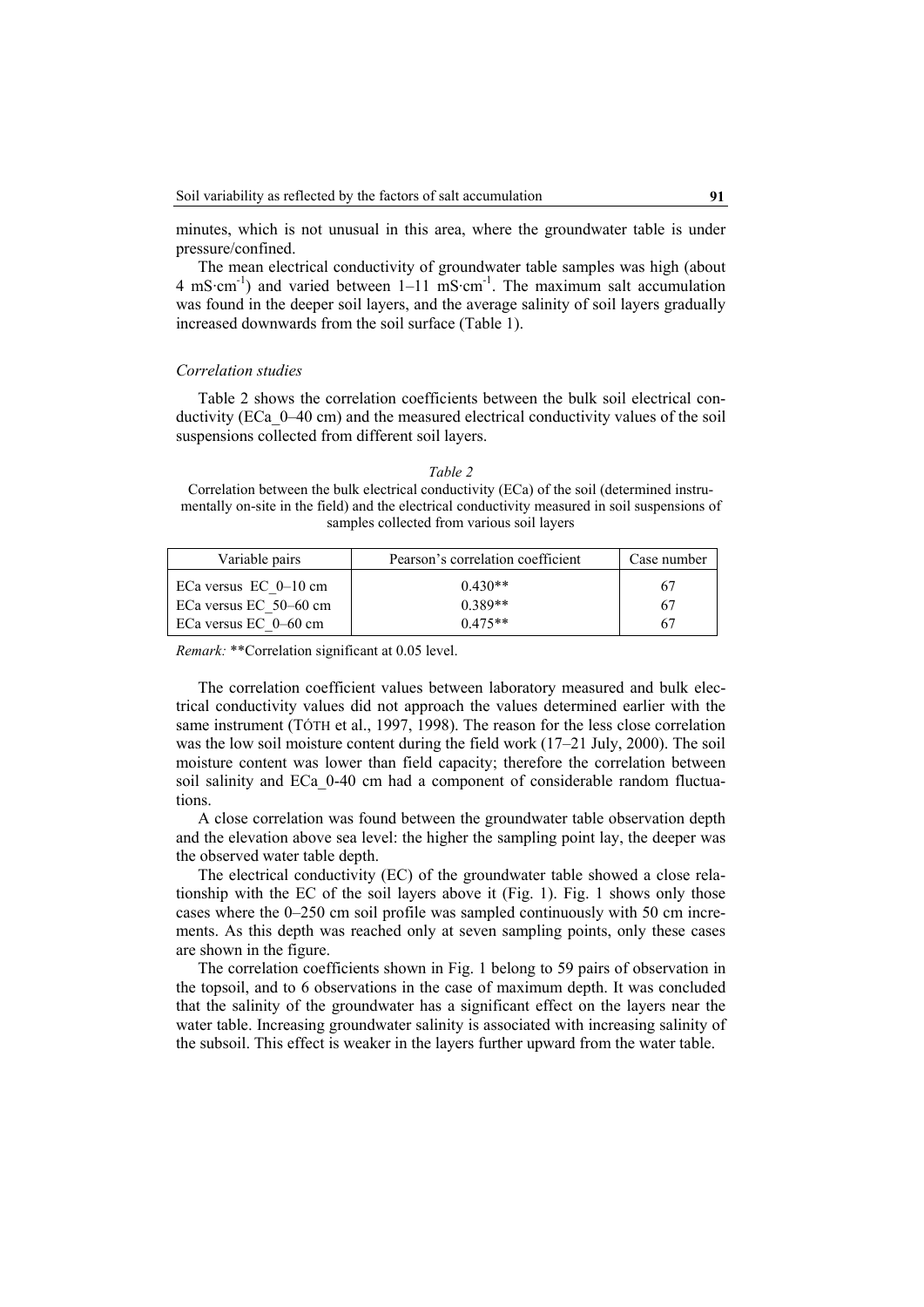

*Fig. 1* 

Correlation between the electrical conductivity (EC,  $mS·cm^{-1}$ ) of the water table and of the soil layers situated above the water table at various depths. Horizontal axis: Water table EC. Vertical axis: Soil layer EC

In the soil layer 2 m above the water table there is no correlation between the EC values. In this case 2 m is the "critical groundwater table depth".

## *Regression analysis*

Bivariate linear stepwise regression equations were calculated to study the affecting factors of root zone salinity. The statistically significant affecting factors selected by the algorithm were the groundwater table depth and the electrical conductivity of the water table:

EC 50–60 cm =  $0.418 + 0.07514 \times EC$  watertable – 0.00184 × Watertable depth after 15'  $R^2 = 0.467$ 

Thus, the shallower the water table below the surface and the greater its electrical conductivity is, the greater the electrical conductivity of the root zone is as well. The relevant data are presented in Fig 1. This result is consistent with earlier findings of 'SIGMOND (1923), ARANY (1956), KOVDA and SZABOLCS (1979), SZABOLCS (1979), SZABOLCS and co-workers (1969a,b) and VÁRALLYAY (1974), and the conclusions drawn by TÓTH and KUTI (1999a,b) in a Hortobágy area.

#### *Cluster analysis*

Table 3 shows the calculated cluster centres. According to the ANOVA analysis, the four groups significantly differ in their groundwater table depth, elevation, and EC measured in the 50–60 cm layer.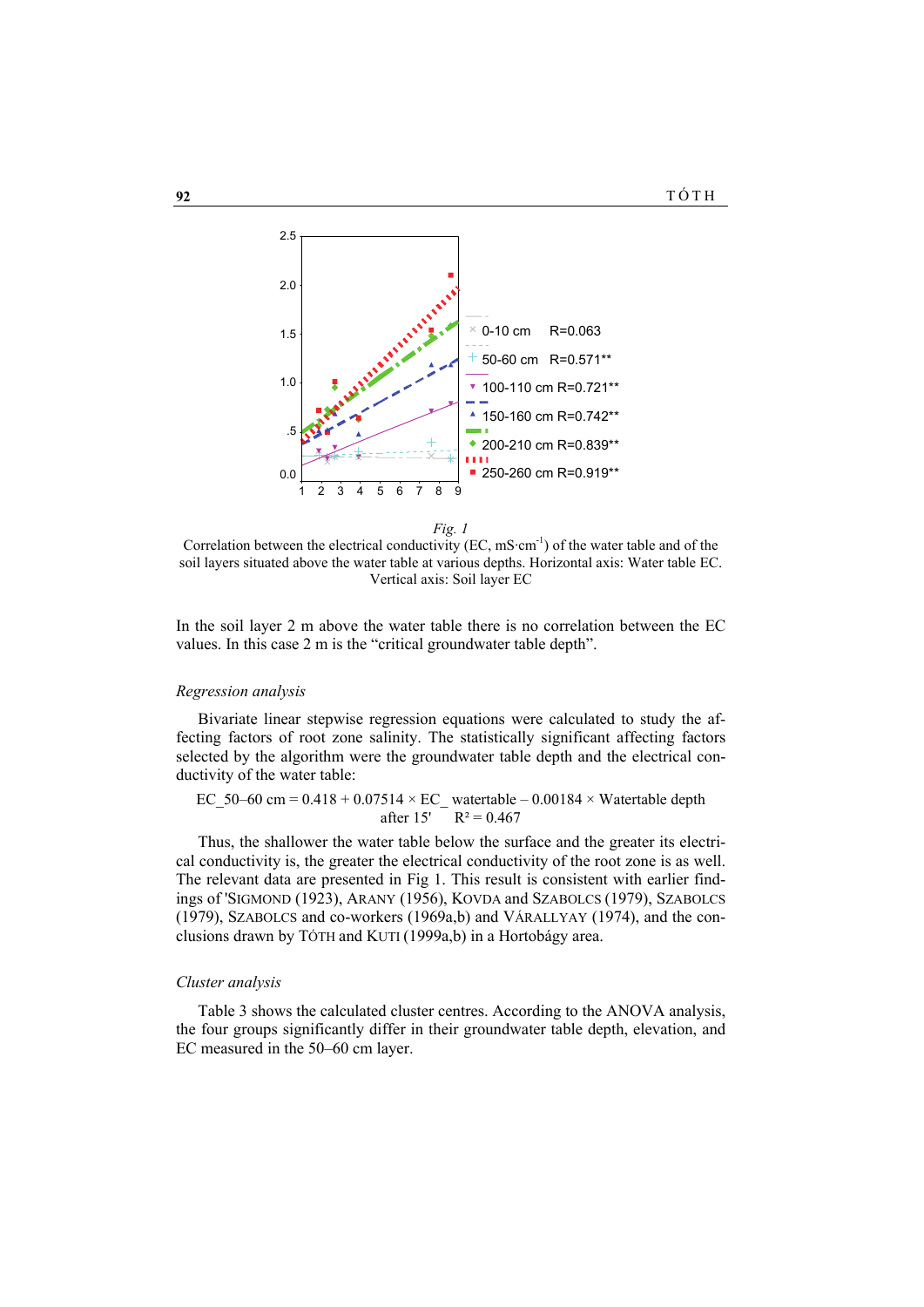| Parameters                                | Groups |                |        |        |  |  |
|-------------------------------------------|--------|----------------|--------|--------|--|--|
|                                           |        | $\mathfrak{D}$ | 3      |        |  |  |
| ECa $0-40$ (mS $\cdot$ cm <sup>-1</sup> ) | 0.53   | 0.46           | 0.45   | 0.49   |  |  |
| Water table depth (cm)                    | 97.33  | 155.00         | 202.00 | 264.36 |  |  |
| Water table depth after 15' (cm)          | 38.00  | 131.82         | 171.59 | 224.65 |  |  |
| EC water table $(mS·cm^{-1})$             | 2.90   | 4.68           | 3.57   | 4.08   |  |  |
| EC $0-10$ (mS $\cdot$ cm <sup>-1</sup> )  | 0.37   | 0.26           | 0.34   | 0.32   |  |  |
| EC 50-60 $(mS·cm^{-1})$                   | 0.53   | 0.47           | 0.37   | 0.30   |  |  |
| EC 100-110 $(mS \cdot cm^{-1})$           | 0.82   | 0.75           | 0.55   | 0.53   |  |  |
| Elevation (m)                             | 87.20  | 86.59          | 86.80  | 87.31  |  |  |

*Table 3*  Group means for the cluster centroids separated by means of cluster analysis

From Group 1 to Group 4 an increase can be observed in the groundwater table depth and a decrease in the EC measured in the 50–60 cm layer. From Group 2 to Group 4 the elevation increases.

Group 1 includes only 3 extreme sampling points, which are characterized by extremely shallow water table, and consequently soil salinity is the highest in this group.

Fig. 2 presents the elevation above sea level at the sampling points. As Fig. 2 shows, elevation varies in a uniform manner, except around the lowest point, where a waterlogged plot (probably a former riverbed) occurred.



*Fig. 2* 

Elevation above sea level at the sampling points. Horizontal axis: EOTR x coordinate. Vertical axis: EOTR y coordinate. EOTR = Uniform National Mapping System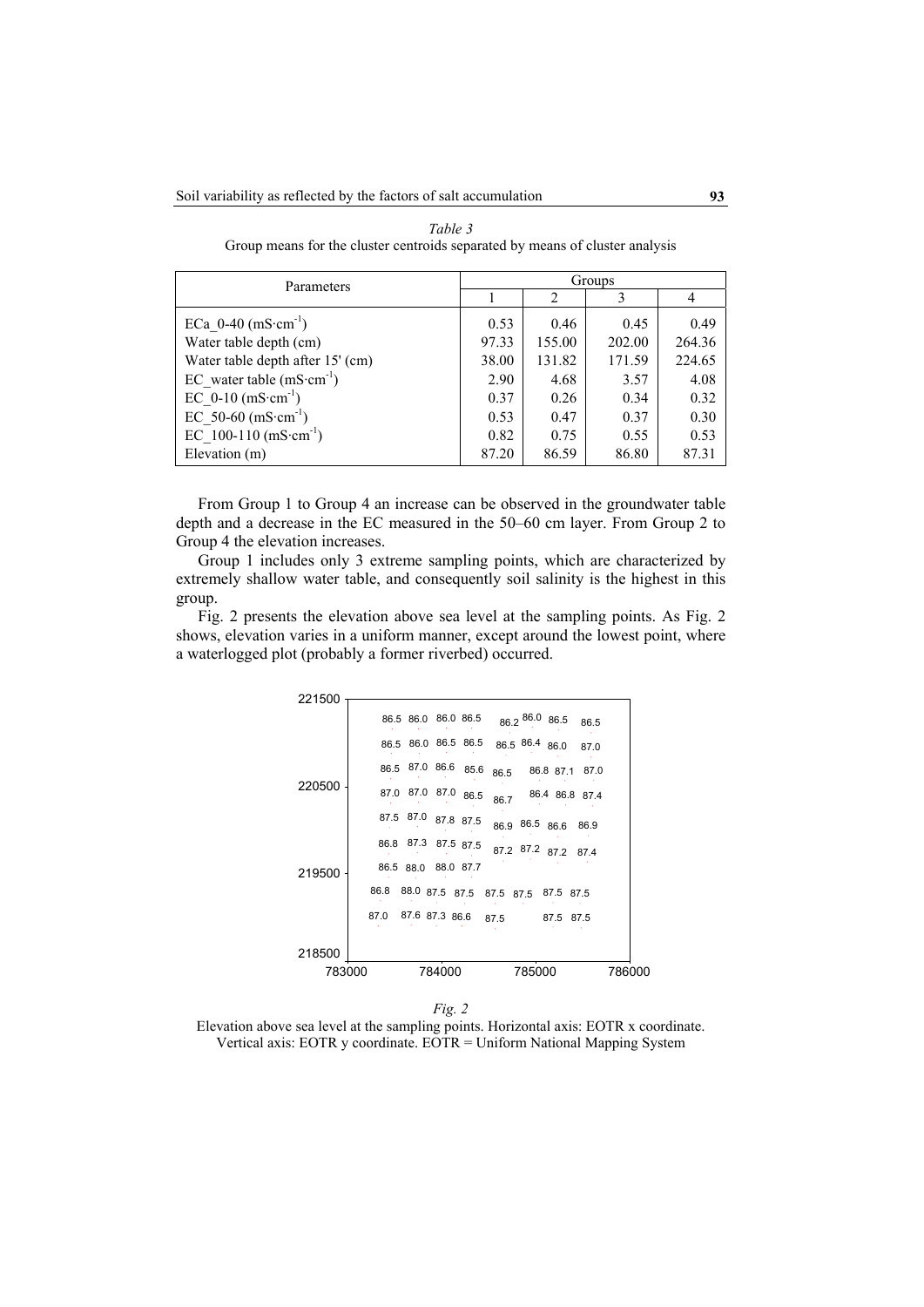Fig. 3 clearly shows that the groups classified by cluster analysis form contiguous patches. When the result of the clustering is represented by two dimensions (not considered during clustering) clearly distinguished patches are perceivable. The extent of salt accumulation was predicted by numerical simulation for these patches in the framework of an international project (TÓTH et al., 2000).



Spatial distribution of the groups (clusters) distinguished on the sampling area. Horizontal axis: EOTR x coordinate. Vertical axis: EOTR y coordinate. EOTR = Uniform National Mapping System

#### **Summary**

Soil salt accumulation factors were characterized and analysed on the basis of on-site examinations at 67 points of a 2.5×2.5 km area in the Nagykunság region of Hungary. The aim of the study was to distinguish homogeneous patches, which differed from each other and on which the numerical simulation of salt accumulation could be tested.

It was confirmed that the higher the soil surface lay, the greater was the depth of the groundwater table below the area. The salt content of the soil layers above the groundwater table was directly proportional to the salt content (electrical conductivity) of the groundwater.

Using the "Quick Cluster" algorithm four groups could be distinguished in the multidimensional space of the variables. The most important variables in distinguishing the groups from the point of view of salt accumulation were the depth of the groundwater table, the elevation above sea level and the salt content of the 50– 60 cm layer. The groups were quite distinct on the area map and were used to predict salt accumulation by means of numerical simulation.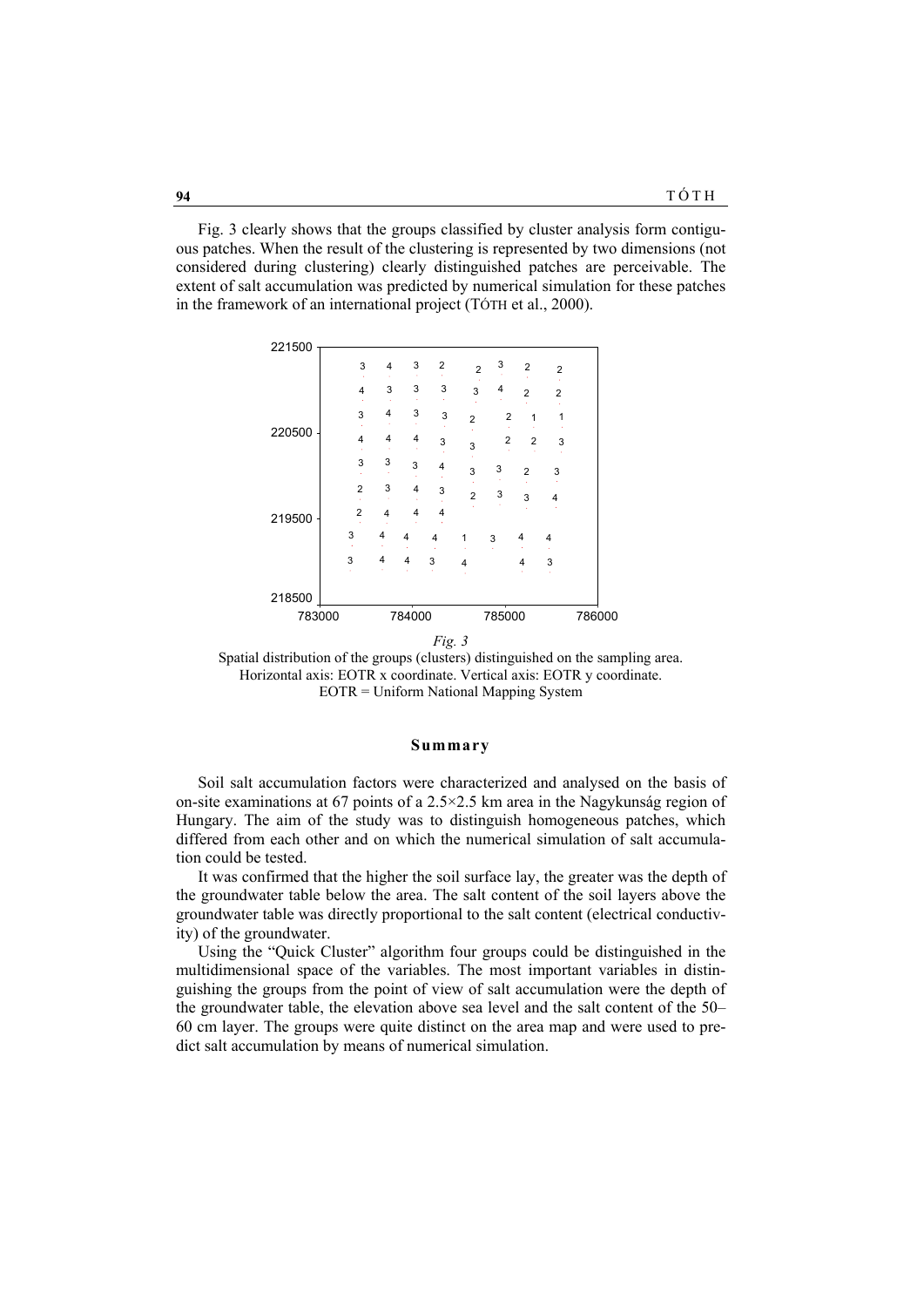The presented study was supported by the EU project No. PL970598 (contract No. ENV4–CT97-0681), and by the Hungarian National Science Foundation (OTKA) (Grant No. T 023271, T 030739, NN79835).

## **References**

- ABDEL-DAYEM, S. & SKAGGS, R. W., 1990. Extension of DRAINMOD for simulating water management in arid regions. In: Symposium on Land Drainage for Salinity Control in Arid and Semi-Arid Regions, Cairo, February 25–March 2. Vol. 2. 201–212.
- ANDERBERG, M. J., 1973. Cluster Analysis for Applications. Academic Press. New York.
- ARANY, S., 1956. Salt-affected Soils and Their Reclamation. (In Hungarian) Mezőgazd. Kiadó. Budapest.
- BAKACSI, ZS. & KUTI, I., 1998. Agrogeological investigation on a salt affected landscape in the Danube Valley, Hungary. Agrokémia és Talajtan. **47.** 129–138.
- BOURENNANE, H., KING, D. & COUTURIER, A., 2000. Comparison of kriging with external drift and simple linear regression for predicting soil horizon thickness with different sample densities. In: Developments in Quantitative Soil Resource Assessment (PEDOMETRICS '98). (Eds.: COLLINS, M. et al.) Geoderma. Special Issue. **97.** (3–4) 255–272.
- CHAPLOT, V., WALTER, C. & CURMI, P., 2000. Improving soil hydromorphy prediction according to DEM resolution and available pedological data. In: Developments in Quantitative Soil Resource Assessment (PEDOMETRICS '98). (Eds.: COLLINS, M. et al.) Geoderma. Special Issue. **97.** (3–4) 405–422.
- COLLINS, M. et al. (Eds.), 2000. Developments in Quantitative Soil Resource Assessment (PEDOMETRICS '98). Geoderma. Special Issue. **97.** (3–4) 147–424.
- DOBOS, E. et al., 2000. Use of combined digital elevation model and satellite radiometric data for regional soil mapping. In: Developments in Quantitative Soil Resource Assessment (PEDOMETRICS '98). (Eds.: COLLINS, M. et al.) Geo-derma. Special Issue. **97.** (3–4) 367–392.
- FILEP, GY., 1999. Relationship between the chemical properties of salt-affected soils. (In Hungarian) Agrokémia és Talajtan. **43.** 419–430.
- GOOVAERTS, P., 2000. Estimation or simulation of soil properties? An optimization problem with conflicting criteria. In: Developments in Quantitative Soil Resource Assessment (PEDOMETRICS '98). (Eds.: COLLINS, M. et al.) Geoderma. Special Issue. **97.** (3–4) 165–186.
- GROENIGEN, J. W. VAN, 2000. The influence of variogram parameters on optimal sampling schemes for mapping by kriging. In: Developments in Quantitative Soil Resource Assessment (PEDOMETRICS '98). (Eds.: COLLINS, M. et al.) Geoderma. Special Issue. **97.** (3–4) 223–236.
- KARUCZKA A., 1999. Effects of weather conditions on the salt balance of a solonetz soil. (In Hungarian) Agrokémia és Talajtan. **48.** 459–468.
- KOVDA, V. A. & SZABOLCS, I. (Eds.), 1979. Modelling of Soil Salinization and Alkalization. Agrokémia és Talajtan. **28.** (Suppl.) 1–208.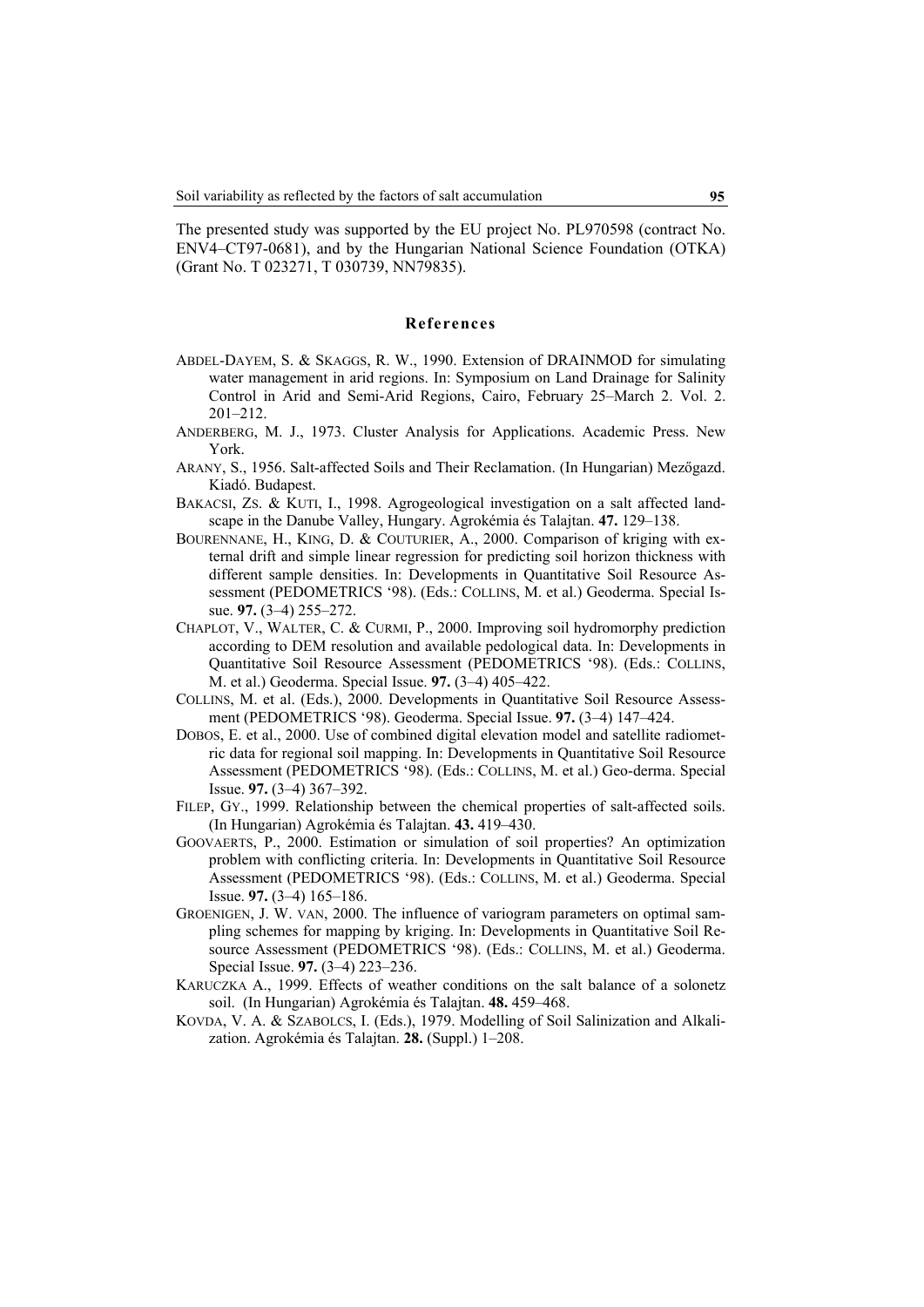- LAGACHERIE, P. & VOLTZ, M., 2000. Predicting soil properties over a region using sample information from a mapped reference area and digital elevation data: a conditional probability approach. In: Developments in Quantitative Soil Resource Assessment (PEDOMETRICS '98). (Eds.: COLLINS, M. et al.) Geoderma. Special Issue. **97.** (3–4. 187–208.
- MCBRATNEY, A. B., BISHOP, T. F. A. & TELIATNIKOV, I. S., 2000. Two soil profile reconstruction techniques. In: Developments in Quantitative Soil Resource Assessment (PEDOMETRICS '98). (Eds.: COLLINS, M. et al.) Geoderma. Special Issue. **97.** (3–4) 209–222.
- MENDONCA SANTOS, M. L. et al., 2000. Three-dimensional GIS cartography applied to the study of the spatial variation of soil horizon in a Swiss floodplain. In: Developments in Quantitative Soil Resource Assessment (PEDOMETRICS '98). (Eds.: COLLINS, M. et al.) Geoderma. Special Issue. **97.** (3–4) 351–366.
- ODEH, I. O. A. & MCBRATNEY, A. B., 2000. Using AVHRR images for spatial prediction of clay content in the lower Namoi Valley of Eastern Australia. In: Developments in Quantitative Soil Resource Assessment (PEDOMETRICS '98). (Eds.: COLLINS, M. et al.) Geoderma. Special Issue. **97.** (3–4) 209–222.
- OOSTERBAAN, R. J. & ABU SENNA, M., 1990. Drainage and salinity predictions in the Nile delta, using SALTMOD. In: Symposium on Land Drainage for Salinity Control in Arid and Semi-Arid Regions, Cairo, February 25–March 2. Vol. 1. 274– 286.
- RHOADES, J. D. et al., 1989a. Estimating soil salinity from saturated soil-paste electrical conductivity. Soil Sci. Soc. Am. J. **53.** 428–433.
- RHOADES, J. D. et al., 1989b. Determining soil salinity for soil and soil-paste electrical conductivities: sensitivity analysis of models. Soil Sci. Soc. Am. J. **53.** 1368–1374.
- 'SIGMOND E., 1923. Hungarian Salt Affected Soils and Methods of Their Reclamation. (In Hungarian) Magyar Tudományos Akadémia. Budapest.
- SIMUNEK, J. & SUAREZ, D. L., 1994. Two-dimensional transport model for variably saturated porous media with major ion chemistry. Water Resources Research. **30.** 1115–1133.
- SZABOLCS, I., 1979. Review of Research on Salt Affected Soils. Natural Resources Research. XV. UNESCO. Paris.
- SZABOLCS, I., DARAB, K. & VÁRALLYAY, GY., 1969a. Methods of predicting salinization and alkalinization processes due to irrigation in the Hungarian Plain. Agrokémia és Talajtan. **18.** Suppl. 351–376.
- SZABOLCS I., DARAB K. & VÁRALLYAY GY., 1969b. The Tisza Irrigation Systems and the fertility of the soils in the Hungarian Lowland. II. The "critical depth" of the water table in the area belonging to the Irrigation System of Kisköre. (In Hungarian) Agrokémia és Talajtan. **18.** 211–220.
- SZABOLCS, I., VÁRALLYAY, GY. & DARAB, K., 1976. Soil and hydrologic survey for the prognosis and monitoring of salinity and alkalinity. In: Prognosis of Salinity and Alkalinity (Report of an Expert Consultation, Rome, 3–5 June 1975). Soil Bulletin. No. 31. 119–129. FAO. Rome.
- TÓTH, T. & BLASKÓ, L., 1998. Secondary salinization caused by irrigation. In: The Soil As a Strategic Resource: Degradation Processes and Conservation Measures. (Eds.: RODRIGUEZ, RODRIGUEZ A., JIMÉNEZ MENDOZA, C. C. & TEJEDOR SALGUERO, M. I.) 229–253. Geoforma Ediciones, Logrono.